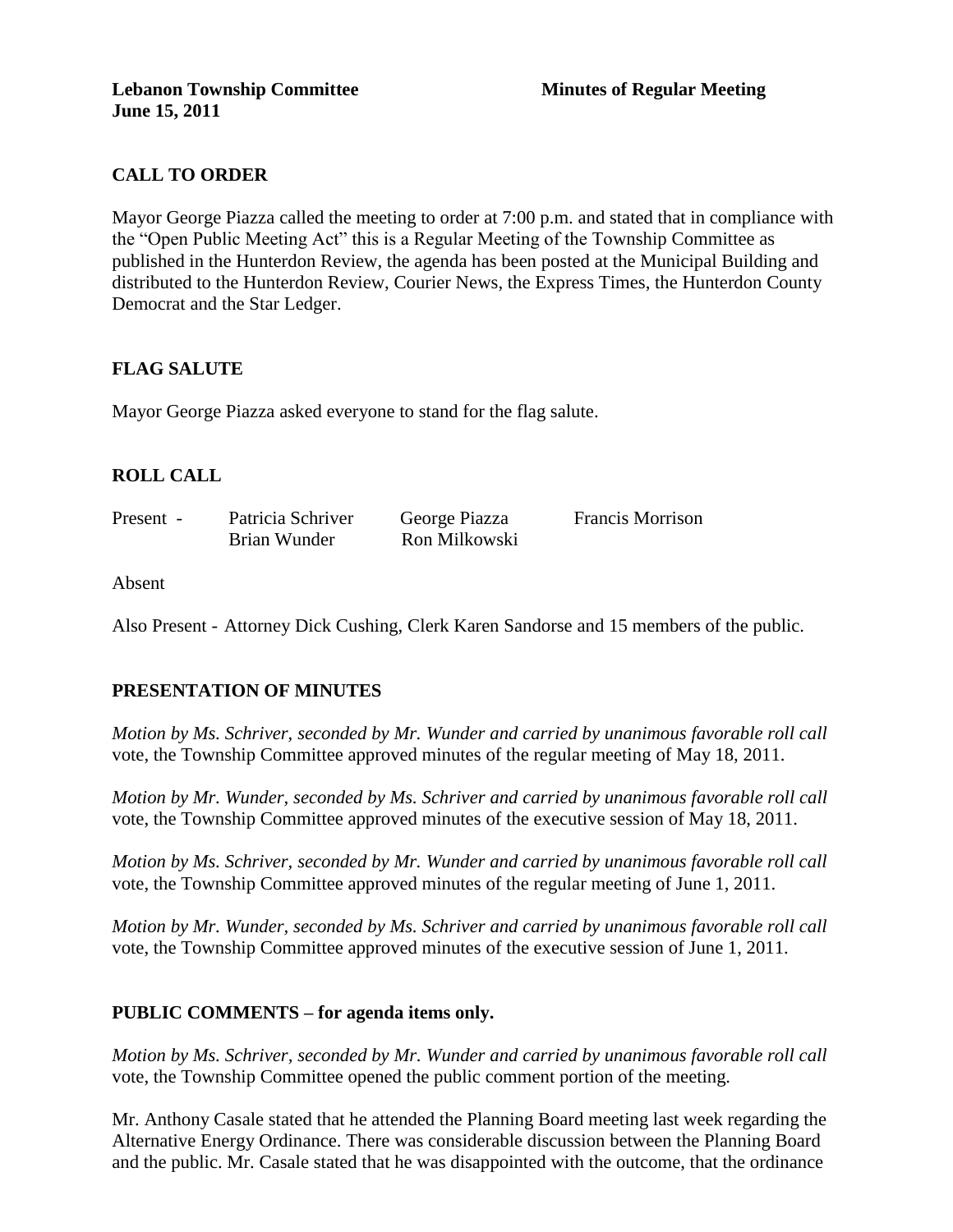LTCM 06/15/2011 Page 2 of 11

was sent back to the Township Committee as originally submitted. Mr. Casale feels that there is still room for improvement with the setbacks pertaining to the outdoor wood burning stoves, which is the reason the Township Committee referred the ordinance back to the Planning Board for further consideration. Mr. Casale stated that he did not feel that the Planning Board entertained the Township Committee's request and asked that the Committee consider changing the setbacks. Mr. Casale also requested that the public be entitled to speak during the Committee's discussion on the matter.

Mr. E. J. Skidmore stated that he attended the Planning Board meeting and there was extensive discussion on the Alternative Energy Ordinance, however, he was not sure if the conversation was relative to alternate options to the proposed ordinance. Mr. Skidmore stated that four (4) alternate proposals were submitted by the Mayor, Committeeman Milkowski, a Planning Board Member and Mr. Skidmore, himself. Mr. Skidmore did not believe that they were seriously discussed at the meeting. Mr. Skidmore stated that it is his understanding from the meeting that the Planning Board feels that they have worked long and hard on the present ordinance and 180 feet is the best they can recommend relative to setbacks. Mr. Skidmore stated that the Planning Board undoubtedly worked hard on the ordinance however, he feels that 180 ft. can be improved upon. Mr. Skidmore stated that when there is a matter of science or a matter of specificity to be considered, the Township calls in experts. Mr. Skidmore stated that there are experts in the field of air pollution relating to outdoor wood burning stoves. Studies have been done at the expense and at the expertise of the Federal Government. Mr. Skidmore stated that a group has been formed in the New England states, New Jersey and New York, called NASSCOM. NASSCOM has come up with a model ordinance which is based on science. Mr. Skidmore asked the Committee to consider the experts and the ordinance they have created. Mr. Skidmore stated that the Township Committee is the legislative body of the Township. The Planning Board sits to advise the Township Committee as to what they feel is best. Mr. Skidmore stated that the Township needs the proposed alternative energy ordinance. He suggested possibly removing the wood burning stove portion of the ordinance, to be considered at another time. Mr. Skidmore stated that he would like to be involved in any later discussion relative to wood burning stoves.

Mr. John Locker stated that he was also at the Planning Board meeting and he feels that the Planning Board has worked very hard to come up with a solution which effects more than just the residents with wood stoves. The Township will have people living here who do not have wood stoves and they will not want to live next to three wood stoves that fill the area with smoke. It will not be a pleasant place to live. Mr. Locker stated that if the setbacks are changed, the residents without stoves will be in complaining about the smoke and the stoves being too close to their homes.

Mr. Wunder stated that he would like to see the outside wood burning stoves put aside temporarily so the Township can move ahead with the wind and solar energy at this time. Mayor Piazza stated that he recommended the same at the Planning Board meeting as the wood burning stove issue will not be resolved easily.

Mr. Skidmore stated that he spoke to the Chairman of the LTEOS Committee and he was informed that the Chairman was only able to locate two municipalities in New Jersey that have an ordinance concerning outdoor wood burning stoves.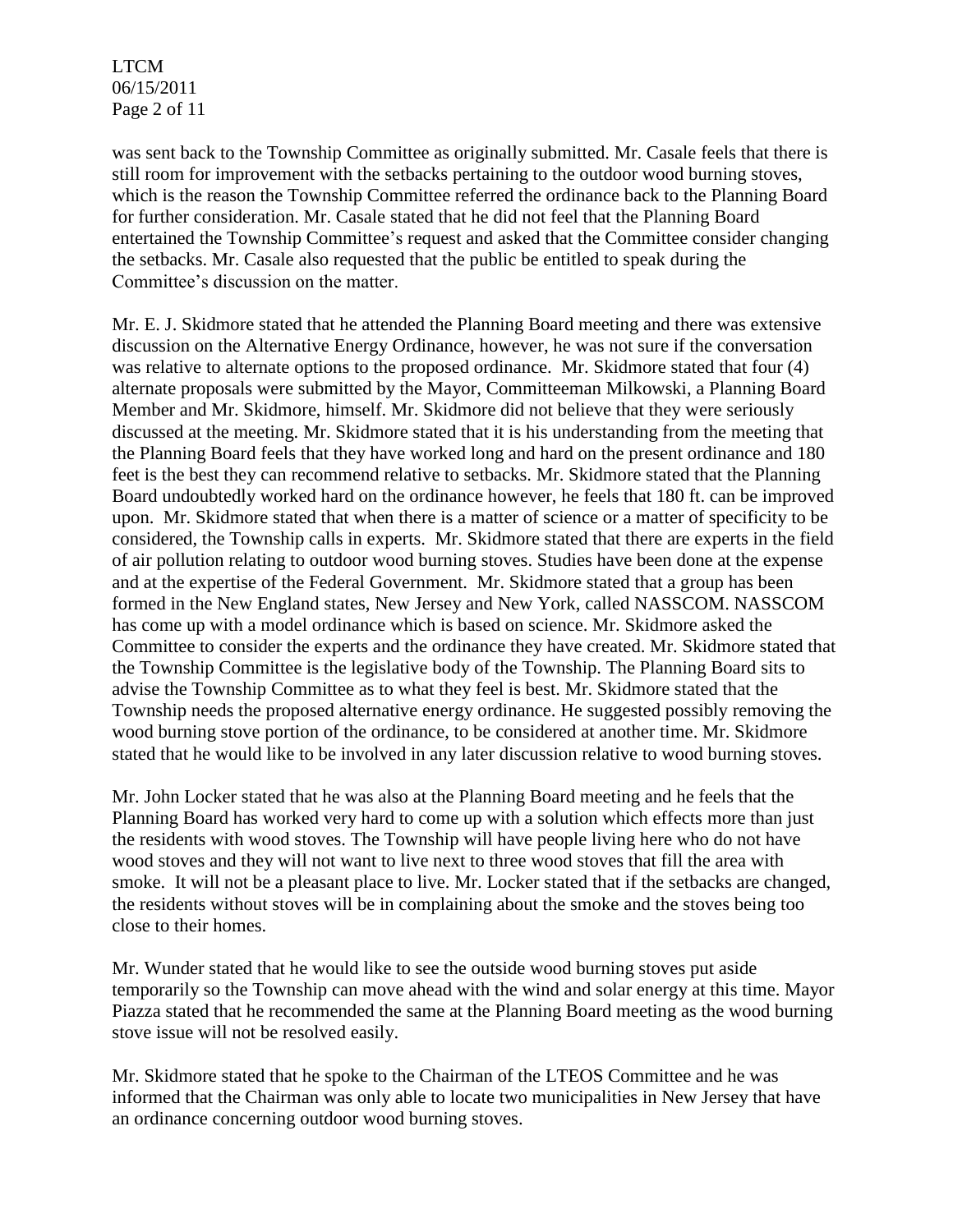LTCM 06/15/2011 Page 3 of 11

Planning Board Member Josh Rich stated that he thinks that it would be a big mistake to separate out the outdoor wood burning stoves from the draft ordinance. Mr. Rich stated that he feels that the Township Committee should trust the Planning Board. They have spent so many years on the preparation and have looked at much research. The Board tried to consider the entire Township, not just the people who are complaining that they cannot put a wood stove on a small lot. The Board tried to consider the residents who will be affected by the smoke. Mr. Rich stated that he feels that the Township Committee is making a big mistake in not passing the ordinance in its entirety. Mr. Rich stated that he believes that he has the support of the entire Planning Board in his statements.

*Motion by Ms. Schriver, seconded by Mr. Wunder and carried by unanimous favorable roll call*  vote, the Township Committee closed the public comment portion of the meeting.

### **RESOLUTION**

#### **Resolution No. 49-2011 - Extension of Tax Grace Period**

*Motion by Ms. Schriver, seconded by Mr. Wunder and carried by unanimous favorable roll call vote,* the Township Committee approved Resolution No. 49-2011 as written below.

### TOWNSHIP OF LEBANON COUNTY OF HUNTERDON STATE OF NEW JERSEY RESOLUTION NO. 49-2011 EXTENSION OF TAX PAYMENT GRACE PERIOD

WHEREAS the certified 2011 tax rate may be delayed from the Tax Board of Hunterdon County, and

WHEREAS this amount is needed for the property tax bills to be printed, and WHEREAS there must be twenty-five days from the date of mailing for the return of the quarterly payment before interest is charged,

THEREFORE BE IT RESOLVED, that pursuant to N.J.S.A. 54:4-66 et seq., the payment without interest for the third quarter 2011 taxes will be extended to at least twenty-five days from the mailing of the tax bills, after which time all receipts for the third quarter shall be deemed delinquent with interest accruing from August  $1<sup>st</sup>$ , 2011.

#### **Resolution No. 50-2011 - Renewal of Retail Consumption Licenses**

*Motion by Ms. Schriver, seconded by Mr. Wunder and carried by unanimous favorable roll call vote,* the Township Committee approved Resolution No. 50-2011 as written below.

> RESOLUTION NO. 50-2011 RESOLUTION RENEWING PLENARY RETAIL CONSUMPTION LICENSES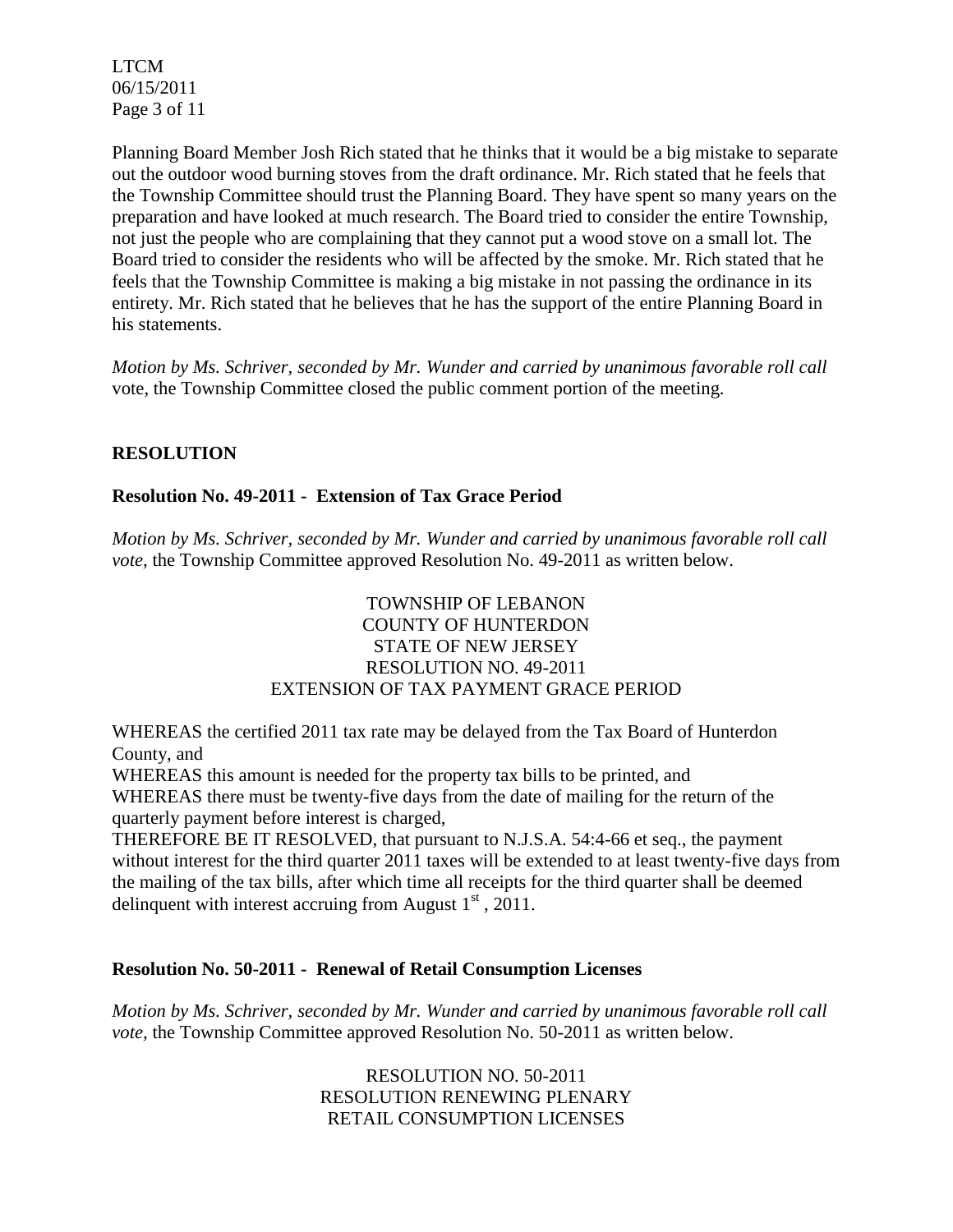LTCM 06/15/2011 Page 4 of 11

WHEREAS, each of the listed Plenary Retail Consumption Licensees have submitted application forms that have been completed in all respects; and

WHEREAS, the applicants are qualified to be licensed according to all statutory, regulatory and local government ABC Laws and regulations; and

WHEREAS, each have paid a filing fee of \$200.00 to the State of New Jersey and a Township License Fee of \$2,500.00

NOW, THEREFORE BE IT RESOLVED, by the Township Committee of the Township of Lebanon, in the County of Hunterdon, State of New Jersey, that the listed Licenses be granted a renewal for the 2011-2012 year:

1019-33-002-005 ONOROSA INC. 282 Route 513 1019-33-001-002 A T K Inc. t/a Tony's Restaurant & Pub, Califon, NJ

# **Resolution No. 51-2011 - Granting Fireworks Permit A & B Stainless Valve Inc.**

*Motion by Mr. Milkowski, seconded by Ms. Schriver and carried by unanimous favorable roll call* vote, the Township Committee approved Resolution No. 51-2011 as written below.

### RESOLUTION NO. 51-2011 RESOLUTION GRANTING FIREWORKS PERMIT TO A&B STAINLESS VALVE AND FITTING COMPANY

WHEREAS, A&B Stainless Valve and Fitting Company has applied for a permit for public display of fireworks to be held on July 9, 2011 at 9:00 p.m.; and

WHEREAS, the Lebanon Township Fire Code Official has reviewed the application, investigated the area where the display will take place and recommends that the permit be granted; and

WHEREAS, the necessary bond and surety has been posted.

NOW, THEREFORE BE IT RESOLVED, by the Township Committee of the Township of Lebanon, in the County of Hunterdon and State of New Jersey that a fireworks permit be granted to A&B Stainless Valve and Fitting Company for the activity described in its application. BE IT FURTHER RESOLVED, that the Township Fire Official file copies of this Resolution and any other pertinent document with the appropriate New Jersey agency.

# **OLD BUSINESS**

#### **Appointment of DPW Summer Employees**

*Motion by Ms. Schriver, seconded by Mr. Milkowski and carried by unanimous favorable roll call* vote, the Township Committee approved the DPW Manager's request to appoint Bryan Rude and Preston Ambrosky as summer employees at a rate of \$12.00 per hour.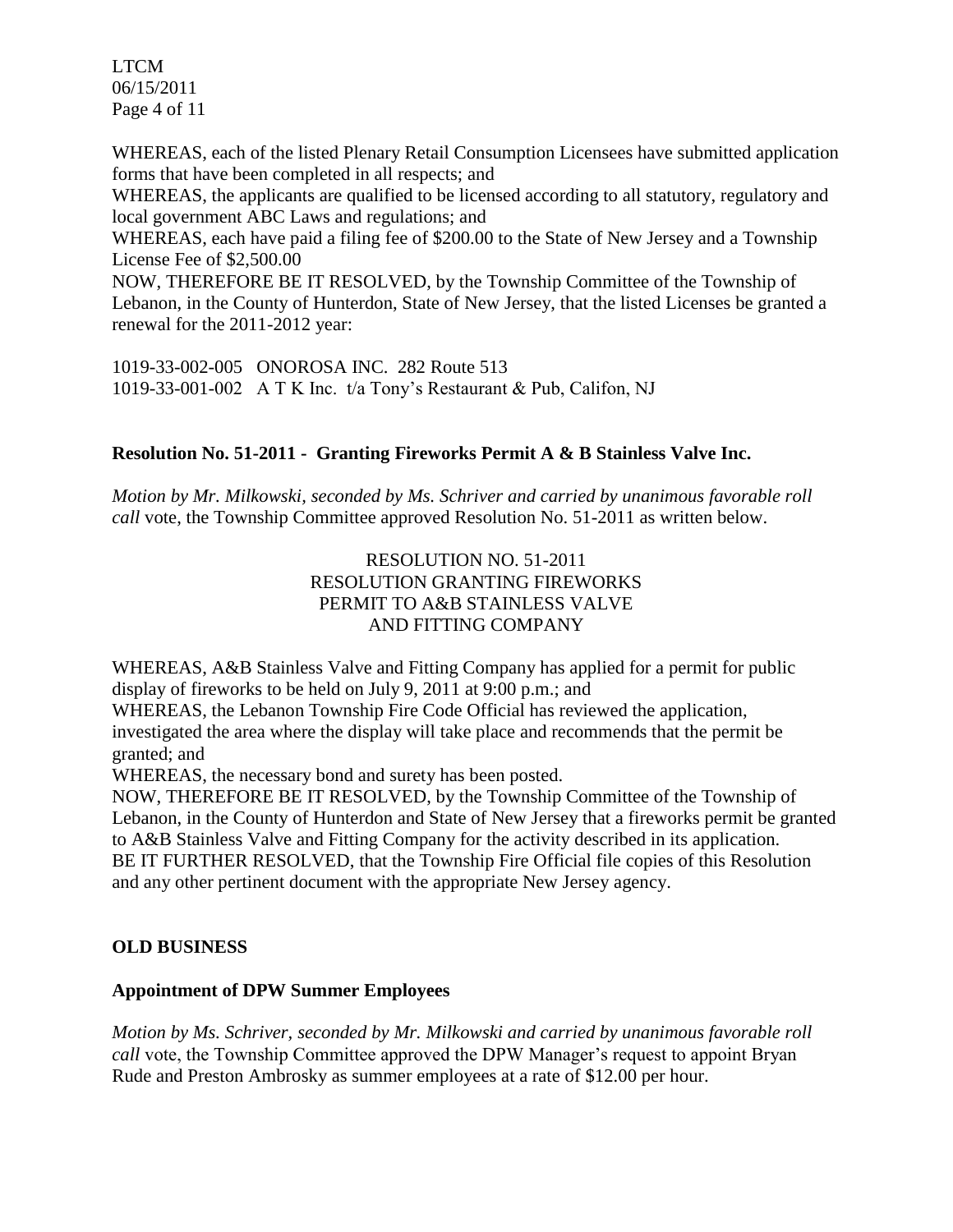LTCM 06/15/2011 Page 5 of 11

### **Request to Award Bid for COAH Septic System Alteration – Block 10, Lot 33**

Attorney Cushing stated that there were three (3) quotes received which were higher than the bid threshold. There are issues having to do with the individual that would benefit from the COAH grant. Attorney Cushing stated that there has been a proposal made and he will need to discuss it with the Township Committee in closed session as it will require him to share certain personal information that pertains to the applicant.

Further discussion held to Executive Session.

#### **Alternative Energy Ordinance**

Mr. Wunder asked Mr. Rich if it is often that the Township Committee sends items back to the Planning Board for reconsideration. Mr. Rich stated that he has been on the Planning Board for almost forty (40) years and he has never seen it happen before.

Mr. Milkowski stated that he put some thought into the side yard setbacks for the outdoor wood burning stoves. Mr. Milkowski based his calculations on the mass area of 2 ½ - 2 ¼ acres on down. Mr. Milkowski came up with 160 ft set back to the side and the rear property line. Mr. Milkowski stated that there should be a minimum of 16 ft. high chimney from grade and the front yard should be from the front yard setback, plus 20 ft. This would essentially put the stove in the rear of the house as opposed to the front. If the owner cannot meet the 160 ft setback but the nearest home is 275 ft. away, it would be acceptable.

Mr. Wunder stated that he was thinking a 50 ft. setback from the property line and 125 ft. set back from the nearest occupied dwelling, not served by the outdoor wood burning stove or the adjacent property setback or whichever is greater. Mr. Wunder stated that the stacks would have to be the proper height and comply with the latest EPA standards. Mr. Wunder stated that existing stoves he is in favor of but he is not in favor of the heating of pools in the summer season. Mr. Wunder stated that the only matter he is still on the fence about, other than distances, is the way to address the issue of people using the stove for hot water purposes.

Mayor Piazza stated that the existing boilers will be grandfathered to continue to be used as they are now. Attorney Gallina informed the Planning Board that you cannot stop a resident from using the stove all year long. Planning Board Chairman Gary McQueen stated that Mr. Milkowski's proposal is a very good proposal. Mr. MacQueen stated that the Board only grandfathered zoning.

Ms. Schriver stated that at the Planning Board meeting she made a few comments based on concerns stated to her by residents. One related to the height of the stack and the other was the setbacks. Ms. Schriver stated that at that time she also suggested separating the wood burning stoves out of the ordinance. Ms. Schriver stated that she has not done the research that the Planning Board has. She does questioned if it is possible to pass the ordinance as submitted and then in six months or so, look at it again to see if the stove portion of it needs to be tweaked. Ms. Schriver stated that she does not believe that there is going to be anything that the Committee approves that will make everyone happy. Ms. Schriver stated that at this point she would recommend that the Township Committee approve the ordinance as is and see what happens.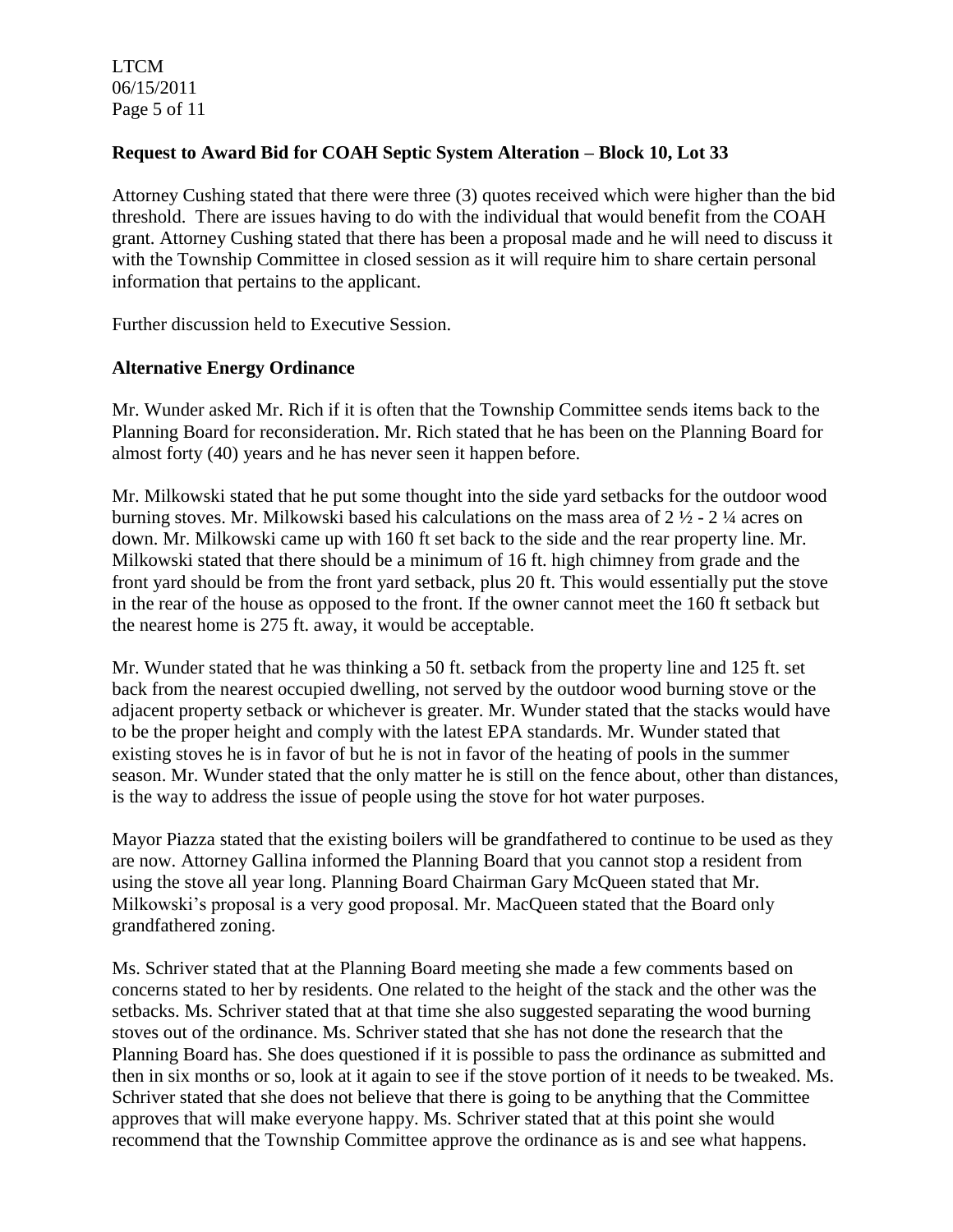LTCM 06/15/2011 Page 6 of 11

Mr. MacQueen stated if the ordinance becomes a problem it ends up going back to the Board for amendments.

Mayor Piazza stated that he sat on the Planning Board for a number of years and discussed the proposed ordinance. Mayor Piazza stated that everyone who has a stove today has been protected. The Planning Board worked very hard to do what is right. Mayor Piazza stated that Mr. Milkowski has come up with a suggestion that is as close as possible to what was recommended. Mayor Piazza stated he would like to stay with the way the draft ordinance reads, however he is willing to negotiate and accept Mr. Milkowski's proposal to get the ordinance adopted.

Mr. Rich stated that he feels that the Planning Board can live with Mr. Milkowski's suggestion. It is another step toward compromise. Mr. Rich stated that he assures the Committee that if this ordinance does not work and there are many complaints, the Planning Board will take another look at it.

Mr. Skidmore stated that Mr. Milkowski's suggestion is increasing the set back not decreasing it. They are moving the wrong direction. Mr. Milkowski reminded all that his proposal is based on  $2 \frac{1}{4}$  -  $2 \frac{1}{2}$  acres.

Planning Board Member Darryl Schmidt said that he would support Mr. Milkowski's proposal.

*Motion by Ms. Schriver, seconded by Mr. Milkowski and carried by favorable roll call vote the*  Township Committee moved to incorporate Mr. Milkowski's suggestions into the draft ordinance and to send it back to the Planning Board for their review. AYES: Morrison, Schriver, Piazza, Milkowski NAYS: Wunder

# **Purchase of a Dump Truck**

Mayor Piazza stated that there has been discussion on the purchase of a second dump truck for the DPW. Mayor Piazza feels that the Township is in need of two at this time. The DPW Manager, Warren Gabriel is asking the Township Committee to reconsider his request. Mr. Milkowski inquired on the price of the truck. Mr. Gabriel stated that they are still receiving prices. The price from the Co-op of \$81,000.00 is just for the chassis. There have been prices received from \$130,000.00 - \$140,000.00. Mr. Gabriel stated that they will stay within the amount of money that is in the budget. Ms. Schriver stated that Clinton Township just ordered two new dump trucks through the Co-op and the price is lower than what the Committee has discussed. Mr. Gabriel will look into what Clinton Township purchased. Mr. Gabriel stated that it may be wiser to seek bids for two (2) vehicles instead of purchasing though the Co-op as you may receive lower bids due to Co-op prices being set. Vendors may be more likely to bid below the Co-op price.

Mr. Milkowski stated that he was concerned about snowplowing last year. He stated that the drivers were on the road for long periods of time. Mr. Milkowski stated that he spoke to Mr. Gabriel about it and if the Committee and Mr. Gabriel can come up with a program where outside help is brought in to relieve the drivers he would be will to support a new truck. Mr. Milkowski stated that if there is no way of establishing a new program to get the employees hours down then he feels that the Township would have to go to outside sourcing.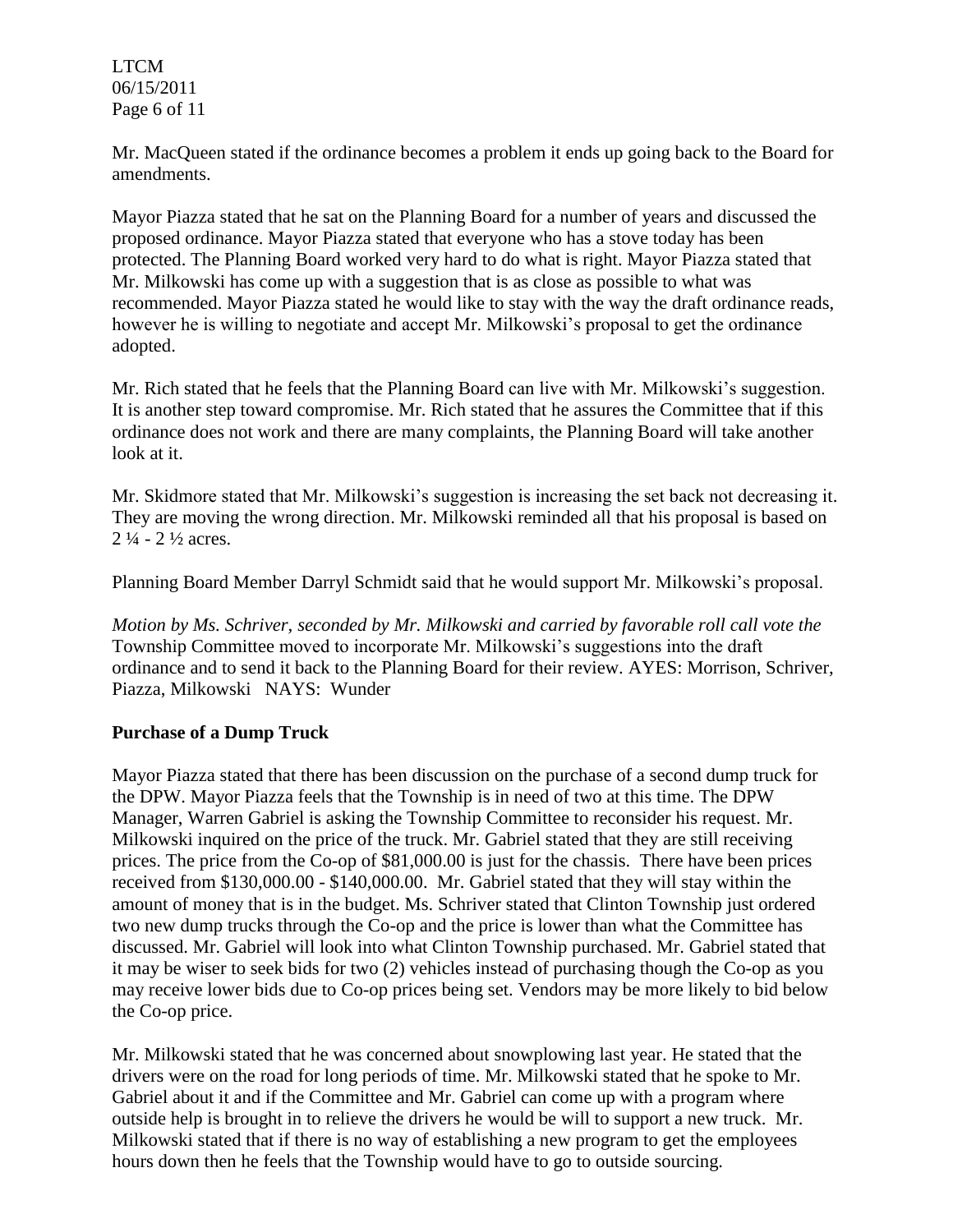LTCM 06/15/2011 Page 7 of 11

Mayor Piazza stated that if the Township has the equipment then a driver can be attained. The problem is trying to get a truck with a spreader and a plow. Mr. Milkowski agreed with Mayor Piazza but stated that a plan needs to be in place.

Mr. Gabriel stated that the Township Committee put the DPW in this position. When Paul Jones retired he was not replaced. The DPW tried to make accommodations in the new garage to have a place for the employees to rest during the storms. The accommodations were removed from the plans. Mr. Gabriel stated that now the Committee is talking about hiring people from the outside to drive the Township trucks. He does not feel that the outside sources will care for the vehicles or what damage they cause. Mr. Gabriel stated that he will look into a new program as long as the Township Committee provides him with information on what they are looking for. Mr. Milkowski stated that they are looking for relief drivers. Mr. Gabriel stated that he needs to know how many men, what the Township is willing to pay and what kind of consideration the Committee will be giving to retainers.

Mr. Milkowski stated that there was an incident last year that could have been very dangerous. Mr. Gabriel stated that it was a specific medical issue that caused the situation; he does not feel that it was work related.

Mayor Piazza and Mr. Wunder agreed that a plan can be worked out.

Mr. Gabriel stated that he is looking for guidelines established by the Township Committee. Ms. Schriver stated that she feels that the Township Committee has to honor Mr. Gabriel's request by working on a job description for the temporary help. Mr. Milkowski agreed.

The Township Committee agreed that Mr. Gabriel should move forward in obtaining information on the purchase of two dump trucks.

# **NEW BUSINESS**

# **Dawn Pascale Request to Turn the Town Teal**

Ms. Dawn Pascale sent a letter to the Township Committee requesting to tie teal colored ribbons around the Township during the month of September 2011. The purpose of the ribbons is to raise awareness of ovarian cancer though the Turn the Town Teal Campaign.

*Motion by Ms. Schriver, seconded by Mr. Milkowski and carried by unanimous favorable roll call* vote, the Township Committee approved Ms. Pascale's request to place ribbons around the Township during the month of September 2011.

#### **Correspondence from Robin Manfredi – Court Administrator**

MCNH Administrator, Robin Manfredi sent a notification to the Township Committee stating that due to the immediate resignation of Mayor Christine Schaumburg, Mayor Stan Kovach has called a meeting for Wednesday, June 29, 2011 at 7:00 pm at the Court. The purpose of the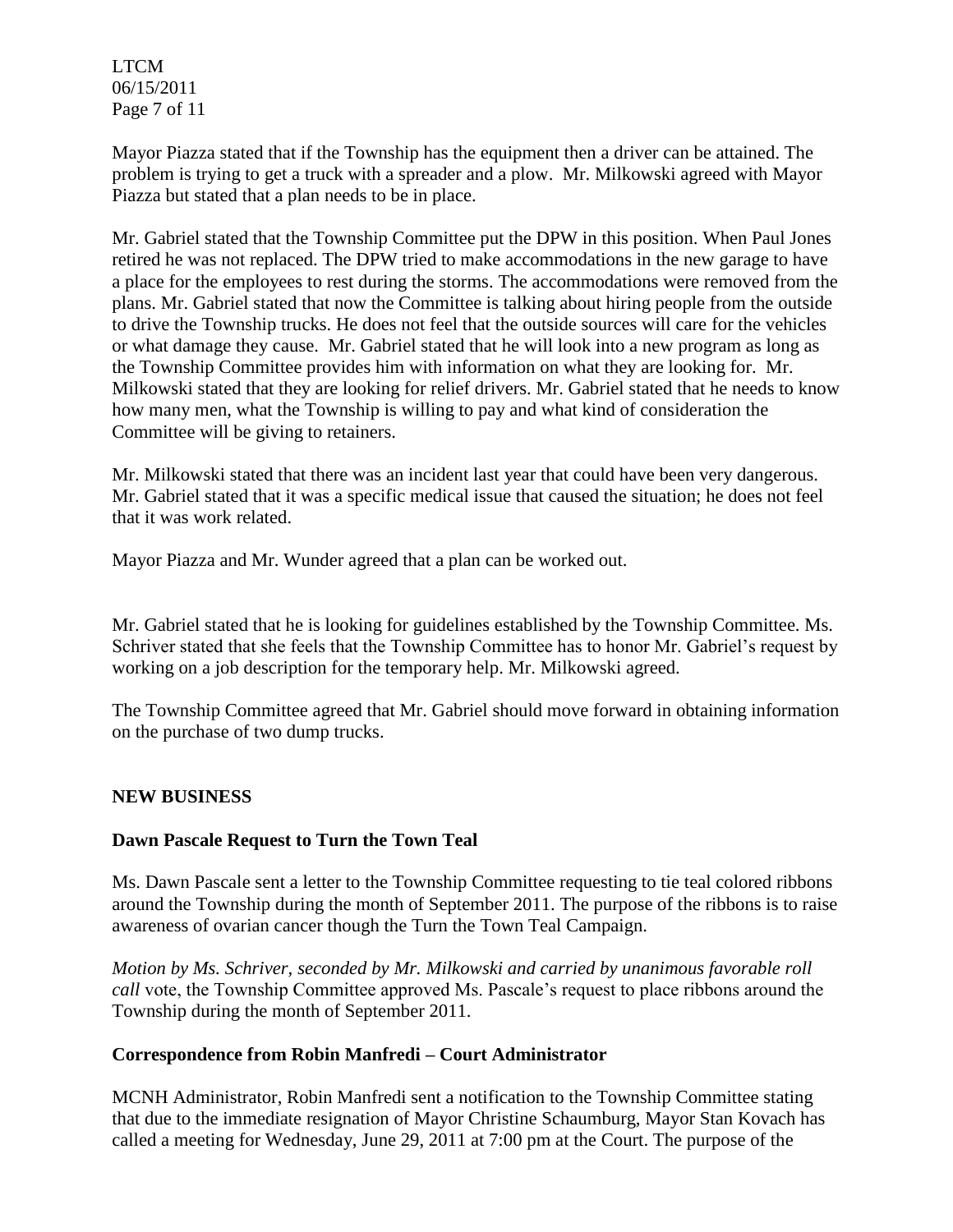LTCM 06/15/2011 Page 8 of 11

meeting is to reorganize the Municipal Court of North Hunterdon Committee and to discuss the goals for the remainder of 2011 and into 2012.

Mayor Piazza has been the Township representative for the Court however, he feels that he should resign from the position and have another Committeeman take over. Mr. Wunder stated that he would like to attend the meeting.

### **Township Garage Key Stone**

Mr. Milkowski stated that he attended that Township Historians meeting and gave them a job. Mr. Milkowski and the Historians took the Key Stone from the original DPW building and saved it. It is now under the control of the Historians. Mr. Milkowski asked the Historians if they can look into a way to use the Stone; possibly in the new building or outside and to report back to the Committee with their suggestion.

# **PRESENTATION OF VOUCHERS**

Committee Members provided a description of vouchers exceeding \$1000.00.

Mayor Piazza stated that there is an invoice from Eric Bernstein and Associates for \$2568.87. Mayor Piazza informed the Committee that he would like to hold the invoice for discussion in executive session.

*Motion by Ms. Schriver, seconded by Mr. Wunder and carried by unanimous favorable roll call*  vote, the Township Committee approved the June 15, 2011 bill list in the amount of \$2,722,213.97.

#### **CORRESPONDENCE**

- a. Tax Collector's Report for the Month of May 2011
- b. Planner Michael Bolan Highlands Petition for Plan Conformance

# **MAYOR PIAZZA COMMENTS**

Mayor Piazza congratulated Ms. Schriver and Mr. McKee for their Primary Election victory. Mayor Piazza stated that he has made many decisions during his 8 ½ years serving on the Township Committee and never once did he sell his soul to a single person or a group of people. Mayor Piazza stated that he never once considered how his decisions would affect his reelection. He said that he did what he thought was best for Lebanon Township, not himself. Mayor Piazza stated that he had opportunities in his dealings with the leaders of the former Squad as they wanted him to drag the Township down a "slippery slope" with them. Two different attorneys told him that it would be the wrong decision for the Township and to separate the Township from the Squad immediately. The Mayor was advised not to sign any documents as the Township would inherit all financial liabilities the Squad accrued. Mayor Piazza stated that there is a group of people spreading lies about him and that is their prerogative; he did what he had to do and has nothing to be ashamed of. Mayor Piazza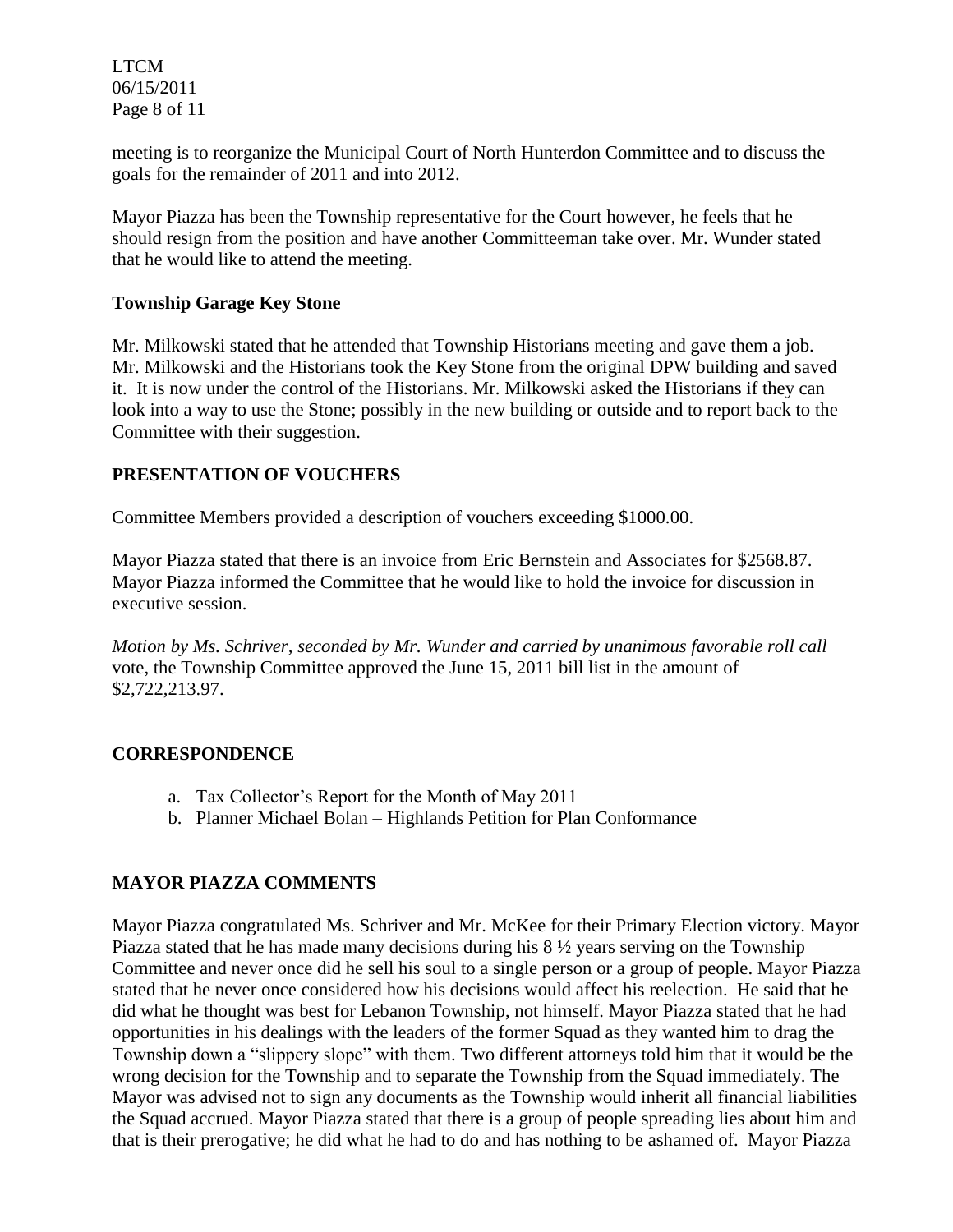LTCM 06/15/2011 Page 9 of 11

stated to Mr. McKee, that he hopes that he is there for the right reasons; to do what is best for the Township.

### **PUBLIC COMMENTS**

*Motion by Ms. Schriver, seconded by Mr. Wunder and carried by unanimous favorable roll call*  vote, the Township Committee opened the Public Comment portion of the meeting.

Mr. Anthony Casale questioned the proposal made by Mr. Milkowski relative to the wood burning stoves and stated that he hopes that the Planning Board's amended proposal comes back to the Township Committee's satisfaction.

Mr. Casale inquired on the status of the cell tower project. Attorney Cushing informed Mr. Casale that the lease between the Township and Cellco was signed on June 17, 2010. Attorney Cushing stated that the two issues which he was directed to look into were the beacon and the generator. Attorney Cushing stated that they spoke directly to the attorneys for Cellco and with respect to the beacon, they are not interested in having a beacon and do not want to reopen negotiations on that point. The attorney stated to Attorney Cushing that during the Planning Board hearing, Attorney Gallina pointed out that the wireless ordinance in the Township says no lighting therefore, it would have required a variance. Attorney Cushing stated that the FAA does not require a beacon. The Cellco attorney stated that he felt that the beacon could cause a liability in having it as opposed to not having it. The Township Committee raised the possibility of having a light that can be turned on and off if there were to be an emergency landing of a helicopter. The Cellco attorney stated that they would not do such and noted that the light was not listed in the bid specs.

Attorney Cushing stated that regarding the generator; the way the lease is written it requires the Township to construct the generator. The problem is that it requires the Township to pay a share but does not specifically address the issues of maintenance, repair and replacement. Now all of the issues are on the Township. Attorney Cushing informed Mr. Casale that the conclusion by the Township Committee is to go back and say to Cellco that we will do our generator and they will do theirs and not tie the two together. Discussions are being had with Cellco at this time on the proposal. Attorney Cushing noted that there was a proposed amendment to the lease prepared by the former Township Attorney however, it did not address many of the issues raised by Mr. Casale as well as they might have been addressed. Mr. Casale stated that on Page 4, Paragraph 6(f), it speaks about Cellco having to provide a generator for their own specific use. Mr. Casale said that he would like to hold them to it. If not for them to provide the generator, then to use it as leverage in modifying the maintenance issues. Mr. Casale also mentioned concerns with dates correlating with the locator and co-locator leases.

Ms. Nancy Darois thanked Mayor Piazza for the years he gave to the Township and suggested that maybe after a rest he will be back.

Township Historian Victor Hoffman asked for an update on the status of the Swackhammer Church. Attorney Cushing gave Mr. Hoffman an update on the Church property. Attorney Cushing stated that about a week ago he received a call from an Attorney for the Lutheran Synod of New Jersey. The Attorney sent Attorney Cushing the file he had on the Swackhammer Church. There were clippings from the 1930's with respect to the abandoned church. In the early 1930's the church was rediscovered. The church was overgrown with vines and they went in a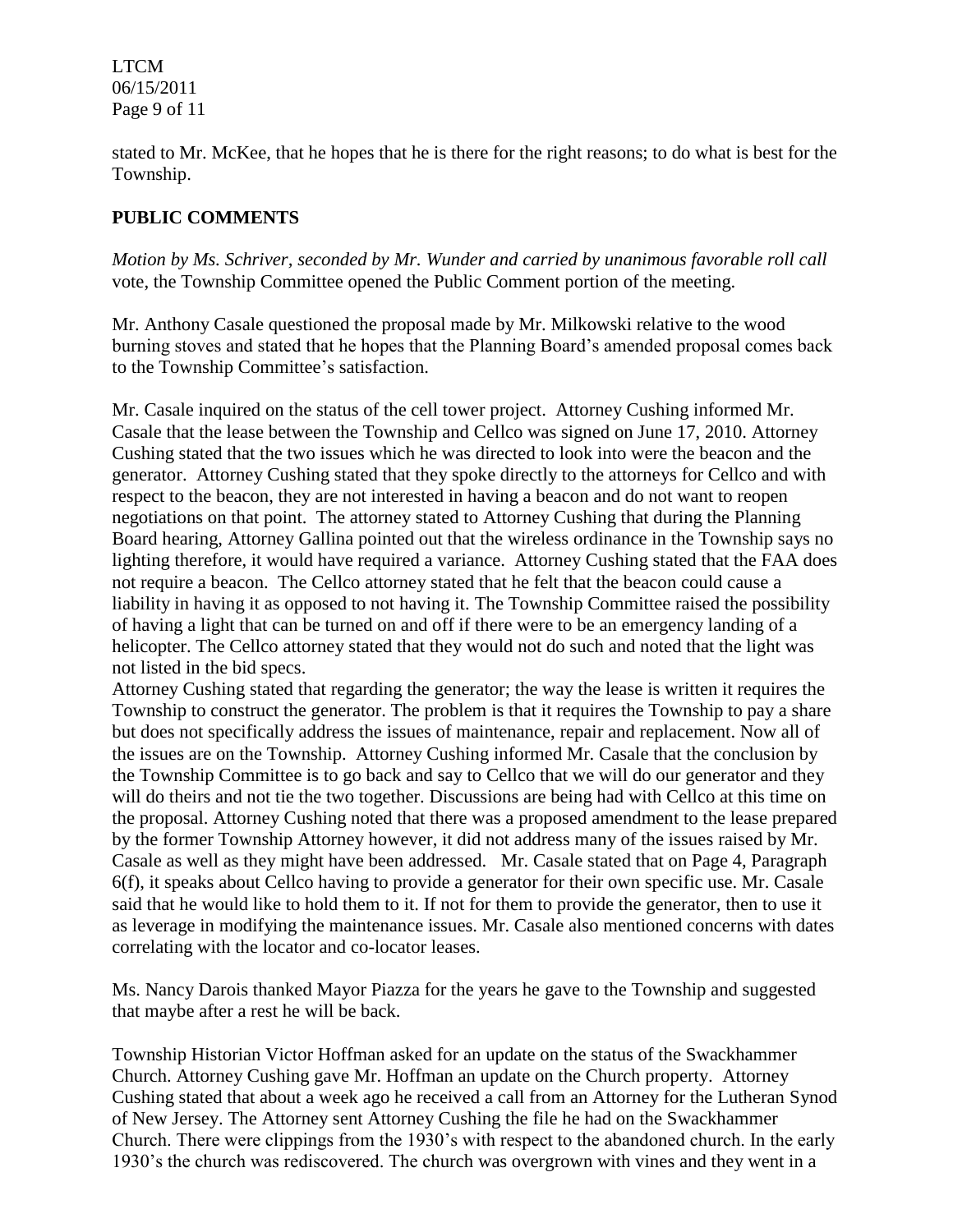LTCM 06/15/2011 Page 10 of 11

cleaned the area. The Attorney stated that the Lutheran Synod does not believe that they have any responsibility for the church because it does not believe that this particular church is within its branch of Lutheranism. The Attorney for the Lutheran Synod stated that if it were determined that it was in the umbrella of the Lutheran Synod they would step up to the plate and deal with it. Attorney Cushing stated that it appears that the Swackhammer Church was a Lutheran Church which was not part of the main stream. Attorney Cushing has agreed to send all of the information he has on the church to the Attorney. Attorney Cushing asked the attorney to look to see if the Swackhammer Church falls under their jurisdiction.

Mr. Hoffman asked if the Historians can clean out the graves. Attorney Cushing stated that the Township Committee cannot give approval for the cleaning as they do not own the property however, it appears that no one does own it. Attorney Cushing advised that an agency of the Township should not clean out the property.

Mr. Hoffman stated that Mr. Milkowski mentioned the Stone from the Township Garage. Mr. Hoffman stated that he has it in the back of his truck and would like to deposit it somewhere. The Historians feel that it should be placed in the new building to show past history of the Township Garage or there should be a flower box made.

Mayor Piazza stated that he would like to see the stone added to the new building. Ms. Schriver agreed with Mr. Piazza.

Mr. Hoffman will hold the Stone for the time being.

*Motion by Ms. Schriver, seconded by Mr. Milkowski and carried by unanimous favorable roll*  call vote*,* the Township Committee closed the public comment portion of the meeting.

# **EXECUTIVE SESSION**

*Motion by Ms. Schriver, seconded by Mr. Wunder and carried by unanimous favorable roll call*  vote, the Township Committee approved Resolution No.52-2011 and convened in executive session at 8:24 p.m. It is not anticipated that action will be taken at the close of the meeting.

#### **TOWNSHIP OF LEBANON RESOLUTION NO. 52-2011**

BE IT RESOLVED by the Mayor and Township Committee of the Township of Lebanon, that in compliance with N.J.S.A. 10:4-12, this meeting will be closed to the Public to discuss the following matters:

> Contractual Disputes Collective Bargaining

*Motion by Ms. Schriver, seconded by Mr. Milkowski and carried by unanimous favorable roll*  call vote, the Township Committee reconvened the Regular Committee meeting at 9:26 p.m.